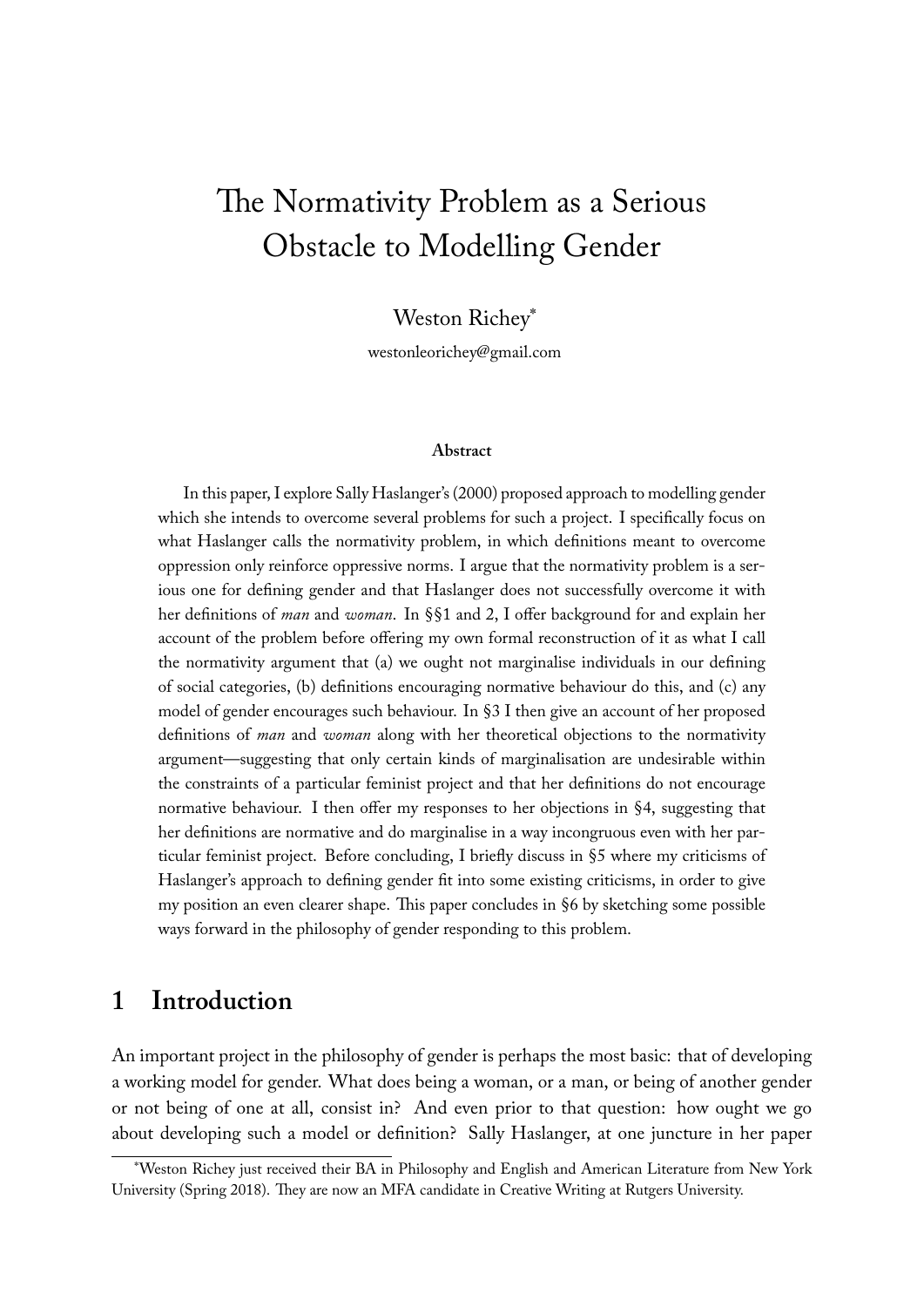'Gender and Race' (2000), considers a problem that serves as an obstacle to developing a model of gender: what she calls the *normativity problem*. In this paper, I want to take that problem seriously, and suggest that it is indeed a serious obstacle for defining gender. I will do this by example, illustrating how the normativity problem poses a challenge for Haslanger's own definition of *man* and *woman*. First, I will explain the normativity problem for defining gender by reconstructing it as an argument—which I will call the *normativity argument*, to distinguish it from its broader, less-detailed formulation as a problem. I will also explain Haslanger's response to the normativity argument by explaining her proposed definition of gender—particularly, *man* and *woman*—and how she may use it to avoid the problem. I end by presenting replies that defend the normativity argument and concluding that, even within the scope of her project, our intuitions about normativity, marginalisation, and oppression, the normativity problem remains a challenge she has not successfully overcome.

### **2 The Normativity Problem and the Normativity Argument**

Although the normativity problem is described by Haslanger in a broader way, I will reconstruct it more formally here as the normativity *argument*. Before I do this, I will give the broad, short account of the normativity problem. Haslanger herself presents the normativity problem very briefly: 'The normativity problem raises the concern that any definition of "what woman is" is value-laden, and will marginalise certain females, privilege others, and reinforce current gender norms' (37). I believe her account can be reformulated this way: *in defining what it is to be a* woman *or a* man*, one inevitably creates norms that, rather than disrupt oppression, only perpetuate it*. When we look to either Haslanger's formulation or my own, the problem seems to be expressed much too quickly to illustrate the mechanics of how it works. Understanding these mechanics will allow us to better understand the approaches Haslanger and her definition of gender take in responding to it—what's more, a greater level of detail can be extracted from this quick version when we see this problem as more of an argument whose conclusion is *we ought not define what it is to be a* woman *or* man.

I think three premises can be extracted for the normativity argument. The first of these is that if defining a social category of people causes the marginalisation of individuals, then we ought not define that category. Although this premise is not explicitly found in Haslanger's broad figuration of the problem, it is important for the implicit argument of problem, because the premise serves as a standard by which attempting to define gender should be judged—that, simply, marginalising people is bad and any definition should not engage in it. Put differently, this premise is important because it is what makes the problem a problem: there being an ethical standard that must be met that defining gender does not meet. On its surface, this seems relatively straightforward and easy to accept—especially with a subject like gender, which carries great stakes in feminist politics, it makes sense that one ought not create ontological categories (by way of definition) that marginalise, and therefore harm, others.

The normativity argument's second premise is that if defining a social category encourages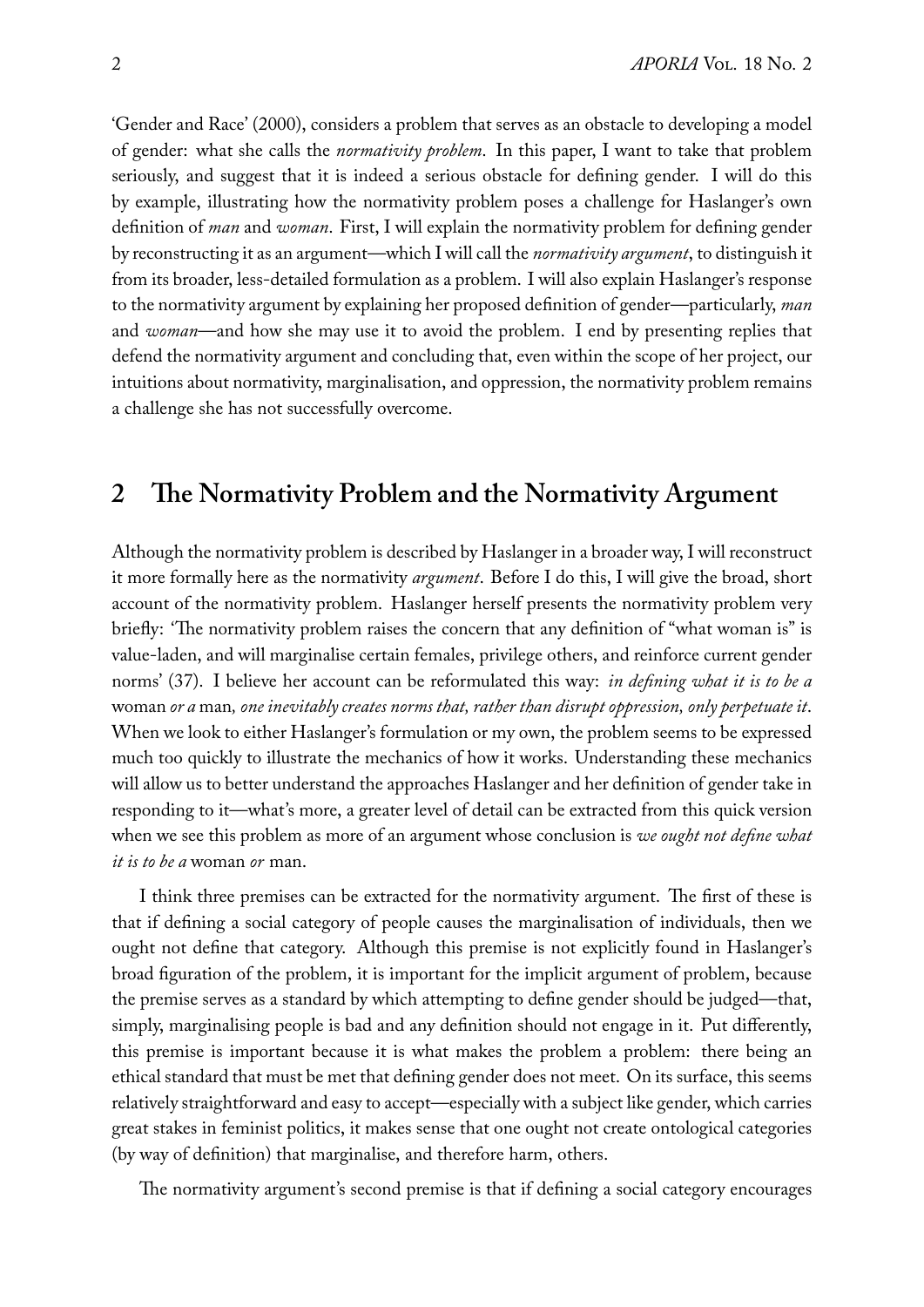normative behaviour, then individuals will be marginalised under that definition. This premise is also not explicit. However, including it is important not only to the logical structure of the argument by connecting the alleged effect of defining gender—encouraging normative behaviour with the marginalising of individuals, but it is also important to why this problem is the normativity problem. The spirit of this problem, while it is applied specifically to gender, has to do with the ways in which normativity brings about undesirable consequences, and it is with this premise that normativity is introduced into the problem (and our argument). We might believe that this premise is true because, when a standard to which a thing is expected to conform is established, it seems to naturally follow that those things which fail to meet that standard are considered lesser than those that do. An example that illustrates this is the phenomenon of gatekeeping in various cultures and subcultures—behaviour that seeks to regulate who rightly belongs or does not belong in such a culture by imposing rigid (often unreasonable) standards for belonging. Fan subcultures are one vivid instance of this sort of marginalisation, albeit one with admittedly less severe consequences than others. A person might claim that, say, one is not a 'true' fan of a particular band unless one owns and has listened to all of that band's multiple albums. This definition encourages normative behaviour—that is, there is a norm (owning and listening to all the albums) that one must meet in order to be a 'true' fan. Consequently, in a situation in which a subculture accepts a conservative, gatekeeping standard for being part of that culture, those individuals which do not behave normatively are of a lower status than those that do—leaving those fans who, say, only listened to one album marginalised and those that have listened to all of them privileged. This example is vivid in its commonality, but some might also question its seriousness. After all, someone might say, being seen as not as much of a music fan as most does not seem like the end of the world. But this example is meant strictly to illustrate is that where normative behaviours are engendered, so too is marginalisation. Even if one's material conditions are not terribly affected by being marginalised in this specific context, it seems clear that marginalisation in some form is happening—one is still seen. Moreover, we might not take marginalisation among fan subcultures terribly seriously, but I think this is merely because what we are lacking is a kind of ubiquity to the norm established. A social category like gender is far more pervasive, so much so that it is typically unheard of in the *status quo* to assert that someone has absolutely *no* gender category. Clearly, the material consequences of this kind of marginalisation will be greater, as I will discuss soon.

Indeed, it is at this point when the argument's third, final, and most obviously necessary premise ought to be introduced: simply, that defining what it is to be a woman or a man encourages normative behaviour. If this is the case, then, given our previous two premises, it must be the case that we ought not to define what it is to be a woman or a man. Decades of feminist criticism, theory, and philosophy provide innumerable examples of our current definitions of *man* and *woman* enforcing normative standards, but one instance I find relevant to bring in as an example is the present oppression of transgender people. This will also serve as a second example of how normative behaviour marginalises individuals—here in a more pressing, violent way. The predominant, 'simple view' of gender—where to be a man is defined as having a phenotypically male body, and to be a woman is to have a phenotypically female body—encourages a frame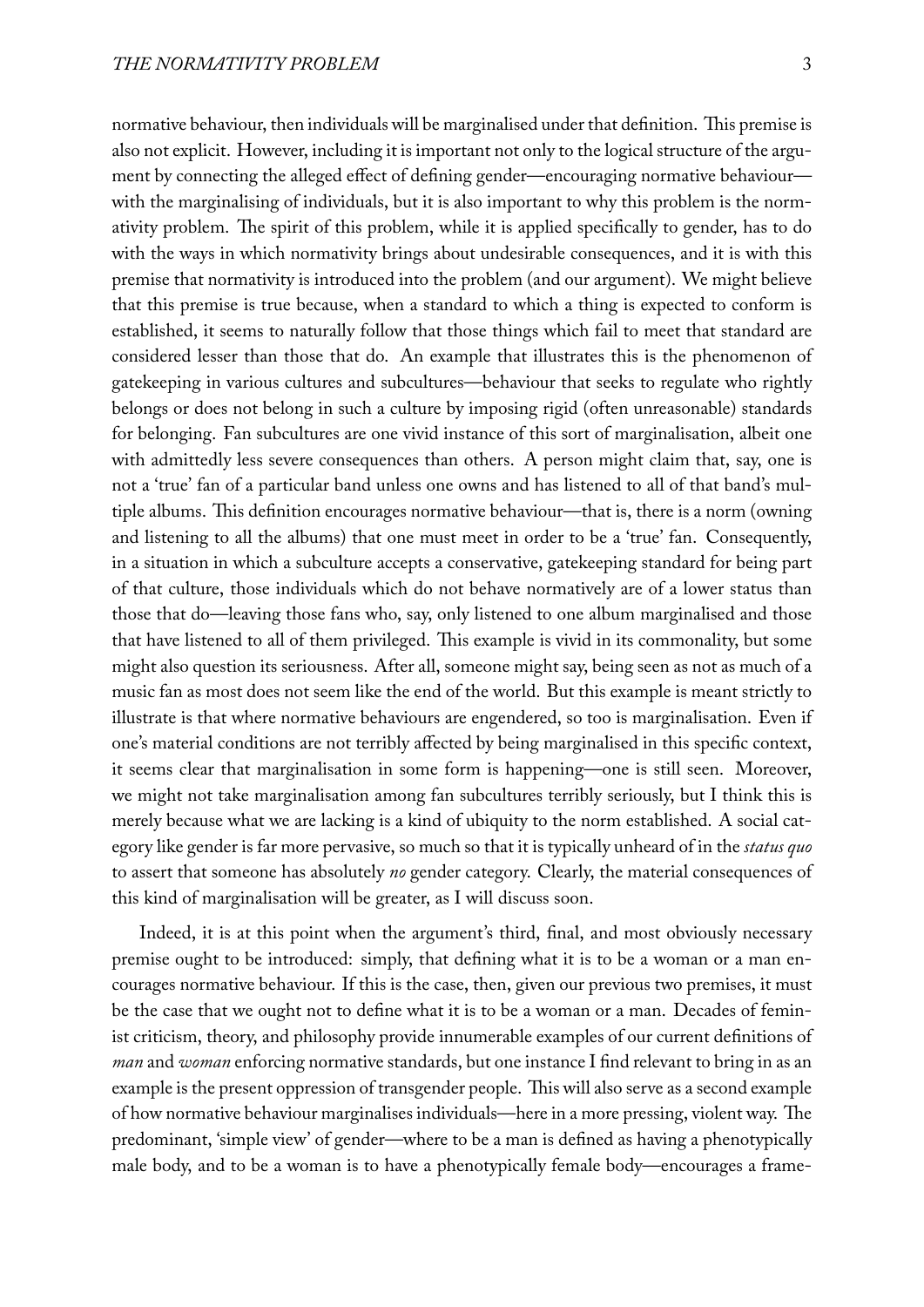work in which males are expected to act and be treated as men, with all its attendant behaviours, and females are expected to act and be treated as women. Trans people, in having an internal gender experience (one's psychological identification with being, say, a man or a woman) that is at odds with their phenotypical sex (and so assumed gender), violate this expectation. And currently, trans individuals face statistically obvious material oppression: the unemployment rate among the transgender community is reportedly double that of the general US population, with 26% of unemployed trans people report being fired by virtue of their gender identity; 78% of trans students in primary and secondary education experience some form of harassment, with 35% experiencing violence of some form; and so on (Grant et al. 2011). They also face other forms of other, less obvious discrimination, such as the denial of their gender identity among friends, family, and colleagues. This oppression would seem to confirm not only that there are normative behaviours that arise from defining gender (our third premise), but that such normative behaviour directly leads to the marginalisation of individuals (our second premise) as a kind of punishment for violating normative expectations. This punishing relationship is evidenced by a growing body of sociological research that suggests associations between individuals with strong cis-heteronormative beliefs (that being cisgender and heterosexual is the norm, proper, or right) and individuals with hostile attitudes toward trans people (such as in Worthen 2016, 37–38, 45).

Thus we have our full normativity argument:

- (P1) If defining P social category marginalises individuals, we ought not define P.
- (P2) If defining P encourages normative behaviour, then it marginalises individuals.
- (P3) Defining what it is to be a woman or a man encourages normative behaviour.
- (C) We ought not define what it is to be a woman or a man.

## **3 Haslanger's Account of Gender and Response to the Normativity Argument**

Haslanger proceeds with a definition of *woman* and *man*. As such, she rejects the normativity problem, and therefore objects to our extracted normativity argument. Because this argument is valid, Haslanger—or any objector to the normativity problem—must reject one or more of our premises. There are two likely approaches to objecting to this argument, both of which Haslanger takes: perhaps more expectedly, to reject (P3) and, perhaps more surprisingly, to reject (P1).

However, before considering these objections to the normativity argument, I will first give Haslanger's definition of *woman* and *man* (albeit in simpler terms), because the content of her definition is important both for the rejection of (P3) and (P1). Haslanger defines *woman* by saying that person Q is a woman if and only if they meet the following three conditions: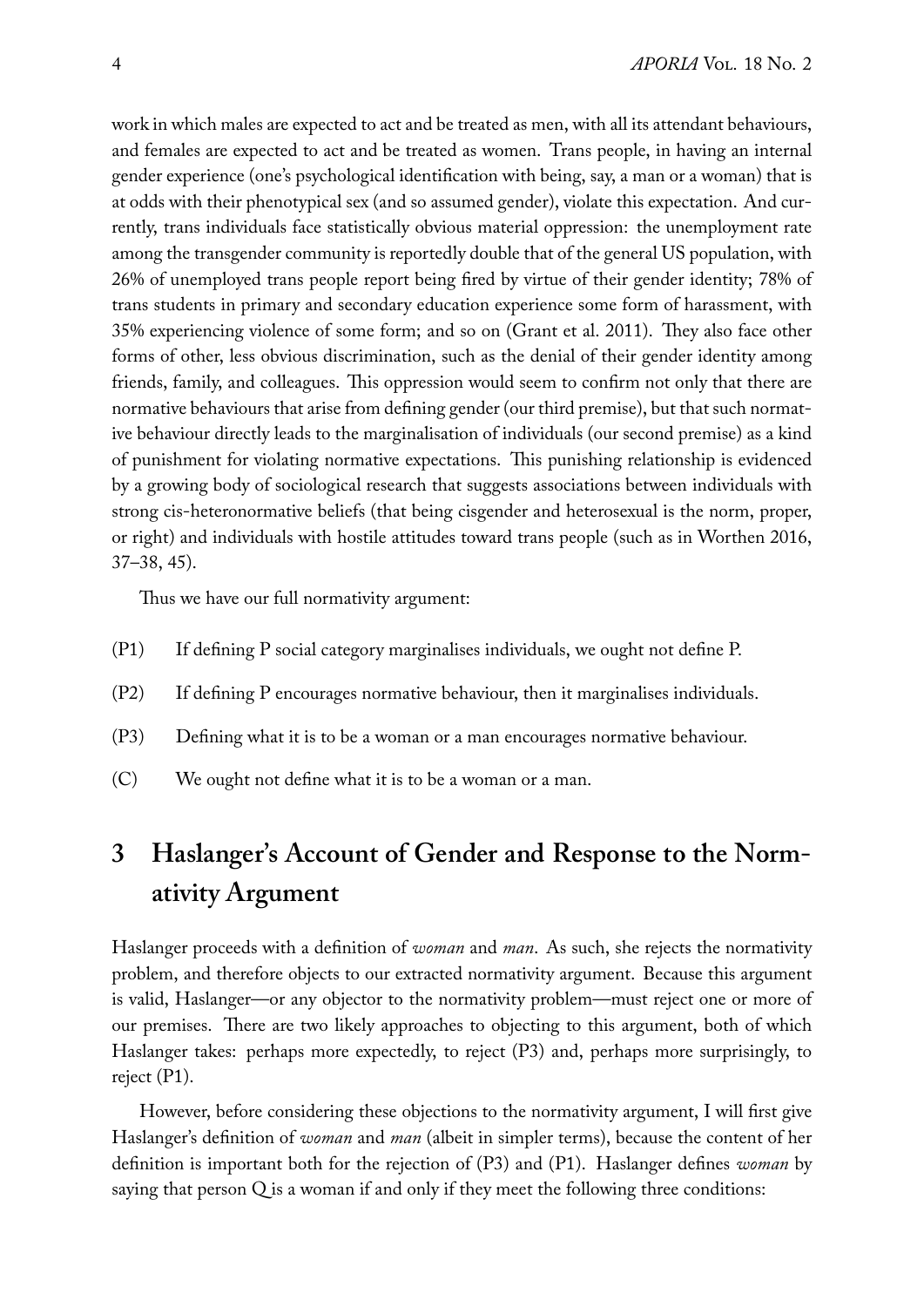- (1) Q passes as a person with a phenotypically female body (that is, Q is consistently recognized as female);
- (2) Q is marked as a person who ought to occupy the position of being socially oppressed because Q passes as female; and
- (3)  $Q$  is in fact oppressed because Q meets conditions (1) and (2).

Haslanger defines man in a nearly identical way, substituting *female* with *male*, and *oppressed* with *privileged* (Haslanger 2000, 42). With this definition in mind, I can now present the two objections mentioned earlier to the normativity argument—namely, rejecting (P3) and rejecting (P1).

One may, as Haslanger does, reject (P3) by contending that this definition of *woman* (or *man*) does not encourage normative behaviour. This contention is grounded in the presence of the words *oppressed* and *privileged* in the definitions, such that they would encourage behaviour that works against gender normativity rather than encourage normative behaviour toward their fulfilment. That is, building oppression into the definitions of *man* and *woman*, there is enough negative motivation to disrupt and resist normative standards of these genders, because what is quintessentially *man* or *woman* is to either oppress or be oppressed, and, through conceiving of one's gender as necessarily entailing such a hierarchy, people will recognise and seek to end such oppression (46). This second claim, that people seek to end oppression, is implicit (and, perhaps to most of us, obvious)—however, it is important to acknowledge it as critical to this response. If people seek to end oppression, and they see oppression as a necessary property of being a man or a woman, then it follows that such people will not aim to live up to the normative ideals of those genders.

However, one may also reject (P1). It is important to explain the way in which Haslanger frames her project of defining gender, because this response necessitates an understanding of it. The framework she adopts is that of an *analytic project* whose goal is the furthering of feminist politics and the combating of oppression (Haslanger 2000, 33, 36). This means two things: that Haslanger aims to define gender in terms of its potential utility for an end, and that that end is opposing injustice and oppression against women. With this project in mind, one may respond to marg by suggesting that it is overly general in its application of avoiding marginalisation. That is, Haslanger holds that a requisite aspect of any sort of metaphysical project, particularly an analytic one such as hers, necessarily involves giving some values and goals priority over others, and it is only to those values or goals that one should be beholden. Because her definitions of *woman* and *man* are constructed as part of a larger feminist project to critique and eventually end the oppression of women as a social class, the pertinent question is not whether her definition may marginalise individuals generally, but rather, whether her definition marginalises individuals in a way that conflicts with the feminist values she adopts (Haslanger 2000, 46). Put differently, even if one accepts that her definitions may lead to normative standards, and that such standards may marginalise certain individuals, the only thing that matters is whether the definitions are consistent with the aims of her specific project. And, in the case of the definitions given, she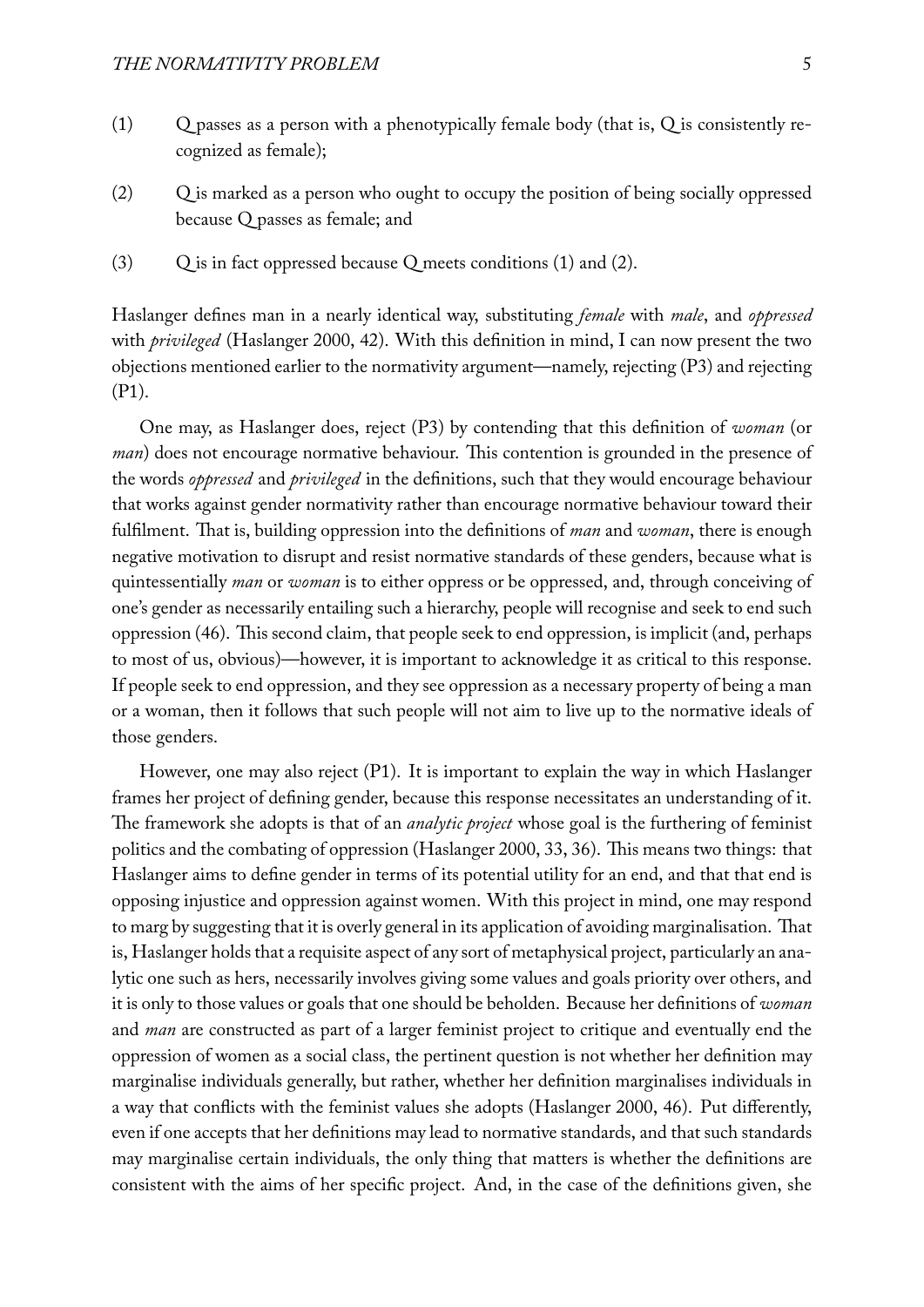believes that they are consistent, because just as her goal is to end and oppose oppression and injustice, particularly against women, this is exactly what her definitions of woman and man bring to the fore: the presence of these as being closely linked with gender, particularly in such a way that subjugates women. Haslanger grants that, even if there are cases in which people who we would intuitively call women are not women on her view, and so ostensibly would be marginalised, such people and such consequences are not relevant to her project, and so do not provide enough negative motivation against defining *woman* or *man* (Haslanger 2000, 46).

### **4 My Replies to Haslanger's Objections**

I do not find either of these responses satisfying, and I will now offer replies to each of them in defence of the normativity argument. In the case of Haslanger's first response, rejecting (P3), I believe she both ignores the risk posed by the first condition to encourage normative behaviour, and mistakenly overemphasises the power of building-in oppression to mitigate such normative behaviour. If we recall the first condition of her definition of *woman*, it seems apparent that a clear normative standard is established without mention of oppression: one must *pass as a female* before anything else to genuinely be a woman (likewise for men, with passing as a male). This presence of a standard against which a person can be judged that is independent of one's oppressive status, even if it is only one component of being a woman, suggests that there certainly is a possibility of normative behaviour in the service of validly identifying as a woman being encouraged. Haslanger depends heavily on the fact that to be a woman on her view is to be oppressed in order to counter normative drives to perform womanhood properly. If you are a woman, then you are *ipso facto* oppressed on her account. This oppressive, marginalised status that comes with womanhood is intended to motivate the challenging of normative gendered norms. If one is to be oppressed by virtue of being a woman, then one will be inclined to kick against the normative standards that engender the oppression of women. However, I am unconvinced that this is enough. Rather, I believe that a normative standard of passing as phenotypically female can quite easily marginalise.

Earlier in this paper, I discussed the oppression of the trans community as at least in instance of punishment for the violation of norms on the basis of one's assigned gender and sex. On Haslanger's account of gender, not enough is done to relieve the oppressive pressure that gendered norms place on trans people. Although Haslanger ostensibly allows for a trans person to properly be a man or a woman—as her definition says, one's gender is only related to sex in how others recognise or imagine one's sex—this puts a disproportionate level of importance on passing as the sex associated with one's preferred gender in order to properly *be* that gender. Again, as with the simple view, one's gender identity is not relevant to one's 'actual' gender, but is subordinated to a normative standard—here, being able to *seem* to be one of the sex associated with that gender. Inevitably then, there still will be people who may, by their own lights and internal experience, be women, but who are not *genuinely* women on Haslanger's view by virtue of their inability (or unwillingness) to pass as female—and, as is the case for transgender people generally today, such people will be marginalised by Haslanger's definition. And so, by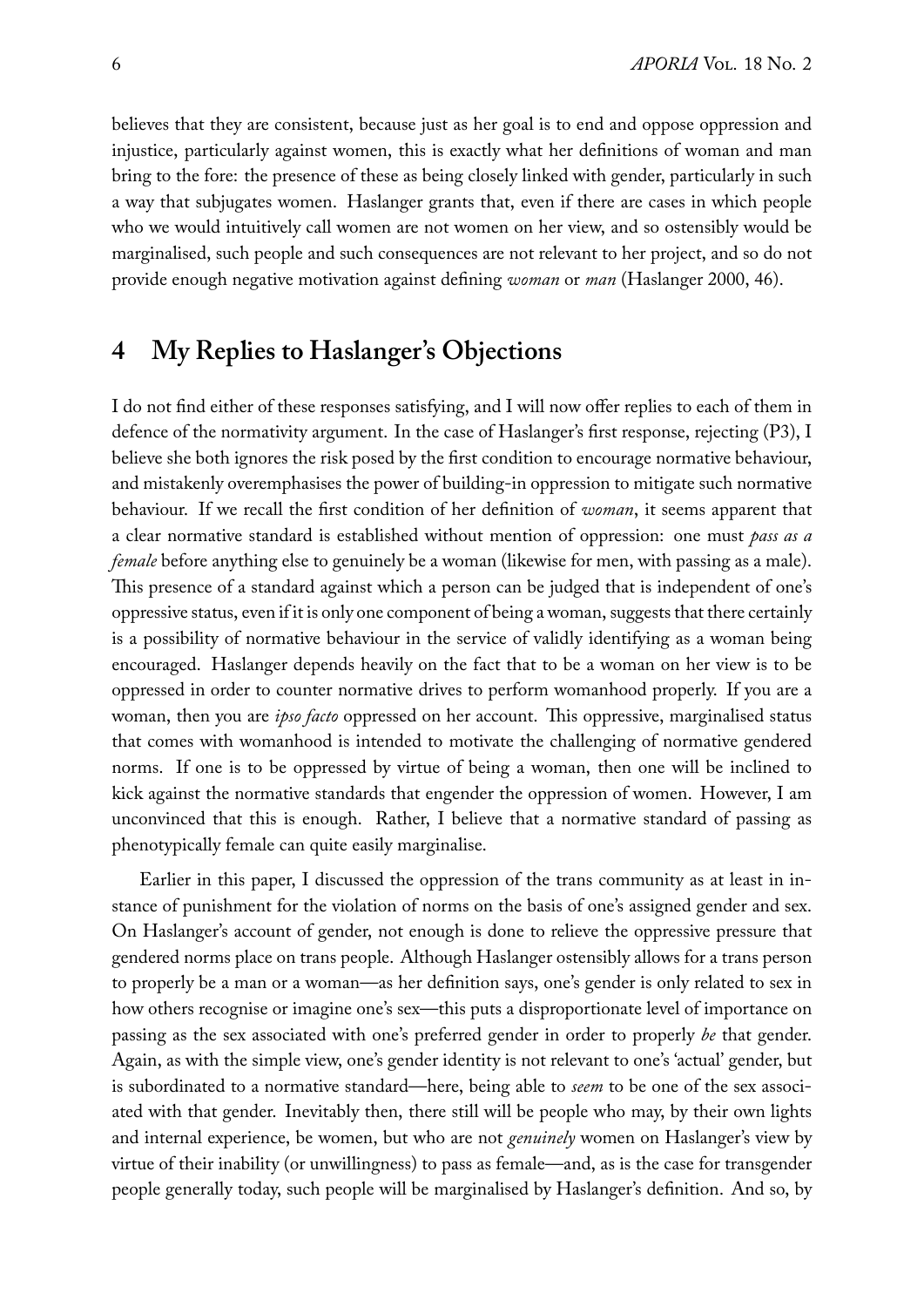our normativity argument, such a definition should not be accepted.

But if marginalisation is not something we ought to avoid wholesale, this ceases to be a problem. Thus my reply to Haslanger's second response: simply, even accepting her framework about what is important, her very project demands that individuals not be marginalised, particularly in the case of transgender women already alluded to above. As I've mentioned earlier, Haslanger's project is one that seeks to end oppression and injustice. And, in defining gender, that project makes use of feminist values to achieve that end—more simply, she pursues 'sexual justice' (37). However, it seems to me that, if I am right in my analysis of *passing as female* being a condition of being a 'true' woman, then her goal of opposing injustice and oppression isn't being met—rather, it becomes a new standard by which injustice (here, that injustice meted out to transgender women who fail to pass as female) is perpetuated. The fact that these nonpassing transgender women, although not genuinely women by either Haslanger's definition or the simple definition, still share some psychological property, experience, or strong affinity with other women, should intuitively suggest this as well. In some sense, Haslanger's definition of *woman* still causes some kinds of women—or at least some people who have a strong affinity with womanhood—to be oppressed. And because this oppression would be rooted in their not being recognised *as* women, and so would not be considered oppressed *as women*, we cannot rely on our drive to end oppression to end this form of it, because it will not be recognised as such to begin with.

One might accuse me of question-begging here by critiquing Haslanger's definition of *woman* by presupposing another definition that includes trans women as women. But my point is that in an analytic project of gender that is meant to be progressive and to fight the oppression of women, empirical facts like *There is a group of people who claim identity as women* do not vanish, and neither should our intuitions about those facts. If Haslanger's project is to combat the oppression of women, I think the spirit of her project naturally ought to attend to individuals who also have close affinity to womanhood. Even if one does not take trans women to *be* women a view which, as I've argued earlier, subjugates and oppresses these women—one intuitively cannot deny that trans women bear at minimum a uniquely closer relationship to womanhood from men, one that should qualify some sort of protection in a project aiming to define gender in the service of ending the oppression of women. But I think Haslanger's proposed definition does little to protect trans women who do not pass as cisgender are unjustly marginalised by the norm created in her definition. Indeed, her definition only lays the foundation for oppression. As such, this response, too, doesn't seem to erase the problem of normativity, because even according to Haslanger's project, unjust and unintended marginalisation occurs.

### **5 Other Criticisms of Haslanger's Account**

Both Haslanger's conceptualisation of the *analytic project* and her proposed account of gender have been often cited and built upon. Of particular interest here, I believe, are two criticisms one particular criticism by one particular philosopher, and one species of response that has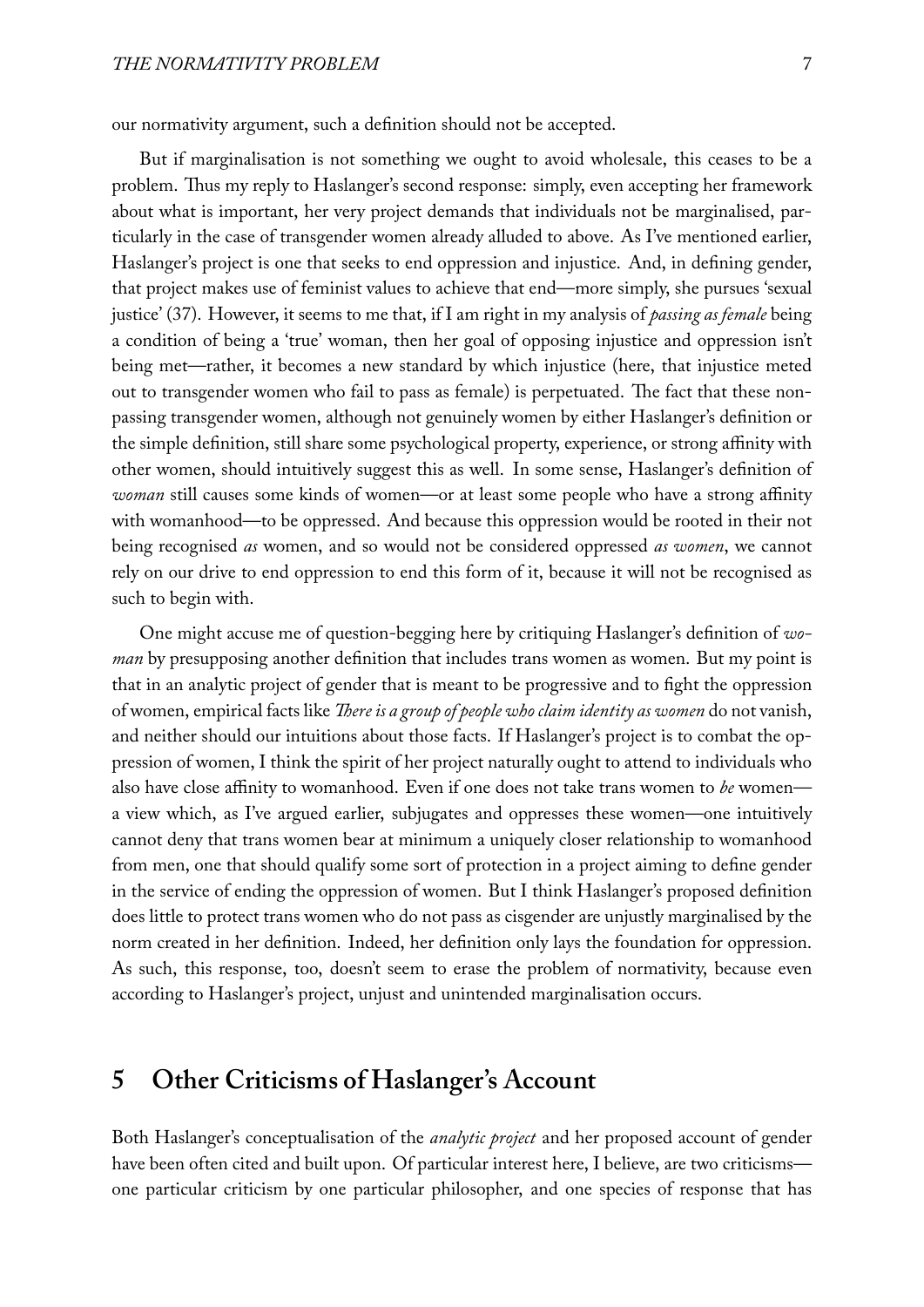gained increasing support among social philosophers. Briefly discussing these will make clearer the scope and nuanced contours of the normativity argument against Haslanger's attempt at defining gender (and against defining gender generally) I offer in this paper.

Katharine Jenkins (2016) offers a criticism of Haslanger's account of gender with a very similar spirit to my own: that Haslanger wrongly marginalises trans people through her proposed definition. However, Jenkins's critique of Haslanger both complements and differs from my own in two ways. First, and perhaps most importantly, Jenkins does not focus on *normativity* as the agent of marginalisation, but *exclusion*. Haslanger discusses the normativity problem in her paper, but also what she calls the *commonality problem*: the claim that there isn't a property that sufficiently unites all the people we might want to call *women*, and so some people are (wrongly) left out (Haslanger 2000, 37). It is the commonality problem that Jenkins focuses in on. In discussing how Haslanger's account might bear on the status of trans women, Jenkins concludes as I do, 'trans women will be categorised as women by Haslanger's account only if they find themselves in scenario 3 [passing as phenotypically female] most of the time. Some trans women will never find themselves in scenario 3, and many trans women will find themselves in that scenario only some of the time. Therefore, many trans women will not be categorised as women according to Haslanger's definition' (Jenkins 2016, 401).

For Jenkins, the exclusion of trans women is the critical marginalising factor. By contrast, I hold normativity as the primary obstacle to a development of a non-marginalising model of gender. It is not strictly because Haslanger's definition excludes trans people that I take it to marginalise them, but rather because it creates a normative standard one must meet to validate one's gender identity. If I am right, then normativity proves problematic in defining gender in a more robust and diverse way. While the exclusion of trans people by Haslanger's definition is one of the more vivid ways in which her—or any—definition of man and woman might marginalise people through its normative aspects, normative marginalisation may manifest in many ways, as I stated in §3. Second, Jenkins does not, as I do, take the problem she discusses to be one that endangers Haslanger's project, but sees it as a prompt for a more rehabilitated instance of 'trans-inclusive amelioration' (407). I am not convinced that Haslanger's approach—or indeed any approach to modelling gender as a social category—can be successfully rehabilitated in light of the normativity problem. But I will touch on this again in §6.

Another tactic, popularised by Theodore Bach (2012, 2016), is to reject Haslanger's fundamental project of modelling *man* and *woman* as social constructs unified by some empirical property (i.e., all women share the property *being oppressed*), what Bach terms an *objective type* (2016, 179). The main thrust of this criticism is twofold: first, a use of objective types (as with Haslanger) risks undermining the very political goals that motivated their usage in the first place. Specifically, Bach believes that to define gender (or any social category) by a particular property—here, one's oppressed or privileged status—is to engage in 'an empirical and political gamble' (194). That is, one stakes a claim that it is one's oppressed status that is the only (or at least most) important fact to consider in a political project. However, this is not guaranteed. As I've argued in this paper, Haslanger wrongly stakes too big a claim on passing as a sex associated with a gender. And second, a use of objective types shuts out epistemological possib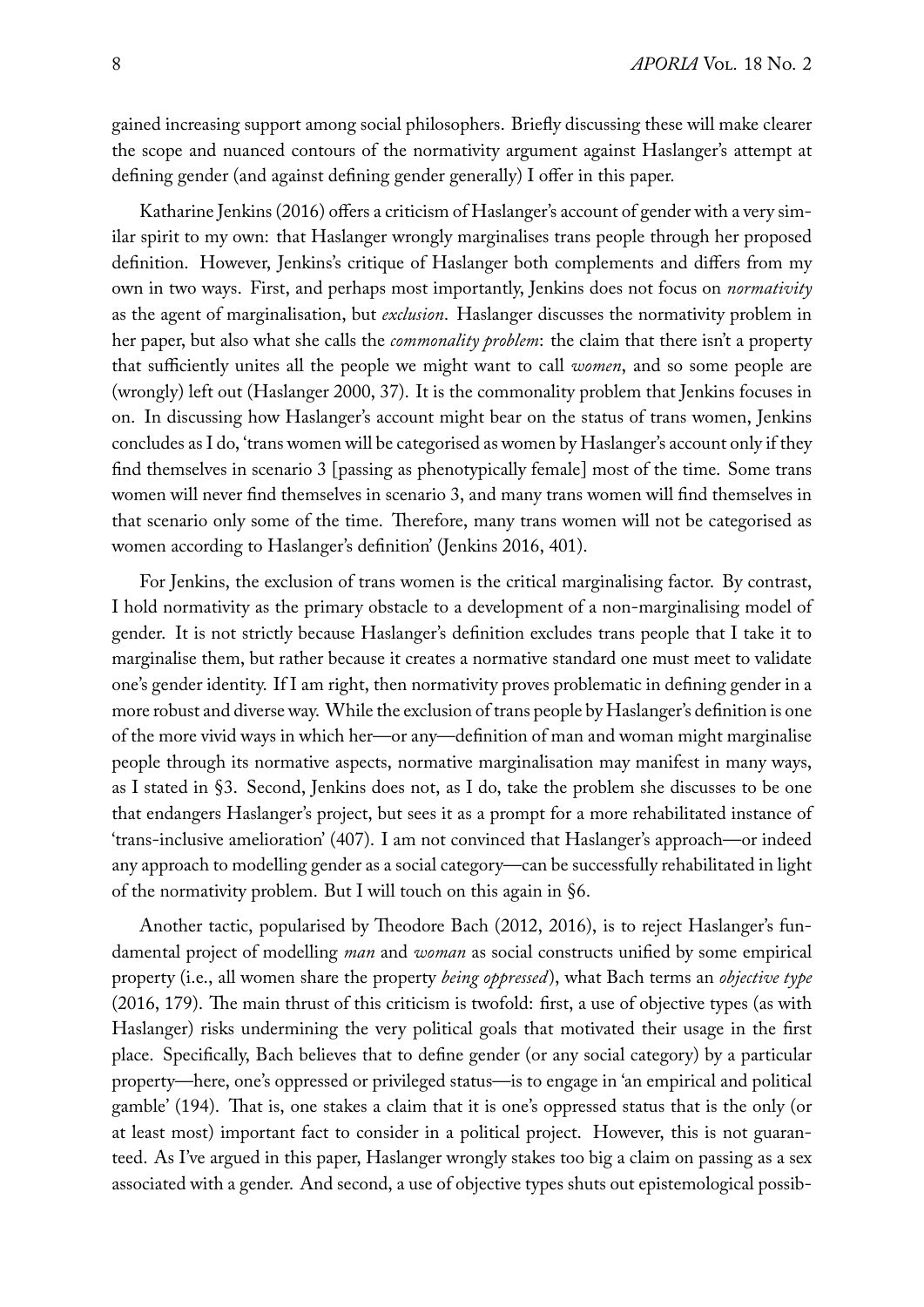ilities: because Haslanger defines gender using a unitary, rigid property, it becomes impossible to 're-identify' a gender in more accurate terms as features of it may change over time (Bach 2016, 198). If being a woman is *ipso facto* being oppressed, then we cannot imagine a conception of womanhood that doesn't involve this oppression (195). Instead, Bach supports a model of gender that figures man and woman as natural rather than socially constructed. Moreover, Bach claims the unifying principle that makes gender (and all social categories) cohere is *historical essentialism*. The suggestion is that the essential feature of *man* or *woman* is an individual's connection to a historical lineage of other individuals of the same kind (Bach 2012, 242–43). By this Bach means that the essential feature that makes someone a man is to take on properties that 'make that individual a replication of ancestral men', and likewise for women (2016, 193). What makes this alternative model of gender so appealing on Bach's view is that the properties that mark this lineage can be varied and fluid: just as a species, another natural kind, can have some properties change over time while preserving the species on this view, so too can a gender or other social category. As such, Bach claims to circumvent the commonality or normativity problem in that one can fail to instantiate 'characteristic gender properties' while still properly being of the gender associated with those properties, as the essential feature of that gender is found in 'wider historical processes' (193).

A proper reply to Bach's approach necessitates a fuller discussion beyond this paper, but I will mark a broad, but hopefully illuminating, difference. As with Jenkins, Bach hopes to preserve a working model of gender in spite of the theoretical problems, and in fact cites conceptually preserving gender as a benefit of his approach over type-objectivism (195–96). I find this urge to preserve gender unmotivated and without obvious benefit, especially in the face of the innumerable problems that come from it (both conceptually as discussed here, but politically and ethically as discussed in the whole body of other feminist philosophy). Moreover, out of my normativity argument, if one *did* seek to properly model and preserve gender, attending to and avoiding the creation of norms would include norms favouring binary gendered systems. Marion Godman has shown that while Bach's theory can be applied to account for non-binary gendered systems, such an application risks losing some of the theoretical virtues Bach claims—such as unifying members of a gender across cultures under the same definition (Godman 2018). To put these differences in simplest terms: I take the normativity problem to be serious enough that I am not motivated to preserve a concept of gender in the face of it (or its other theoretical vices).

### **6 Conclusion and Implications**

In this paper, I've taken the shortly—and broadly—described normativity problem for defining gender and expanded it into a larger argument with clearer mechanics, and have considered how Haslanger and her definition of *woman* and *man* have attempted to either reject or circumvent the problem. I conclude that these attempts fail when confronted with intuitions about normative behaviour and marginalisation that we can observe today within and regarding the transgender community. Haslanger suggests on one hand that her proposed definitions of *man*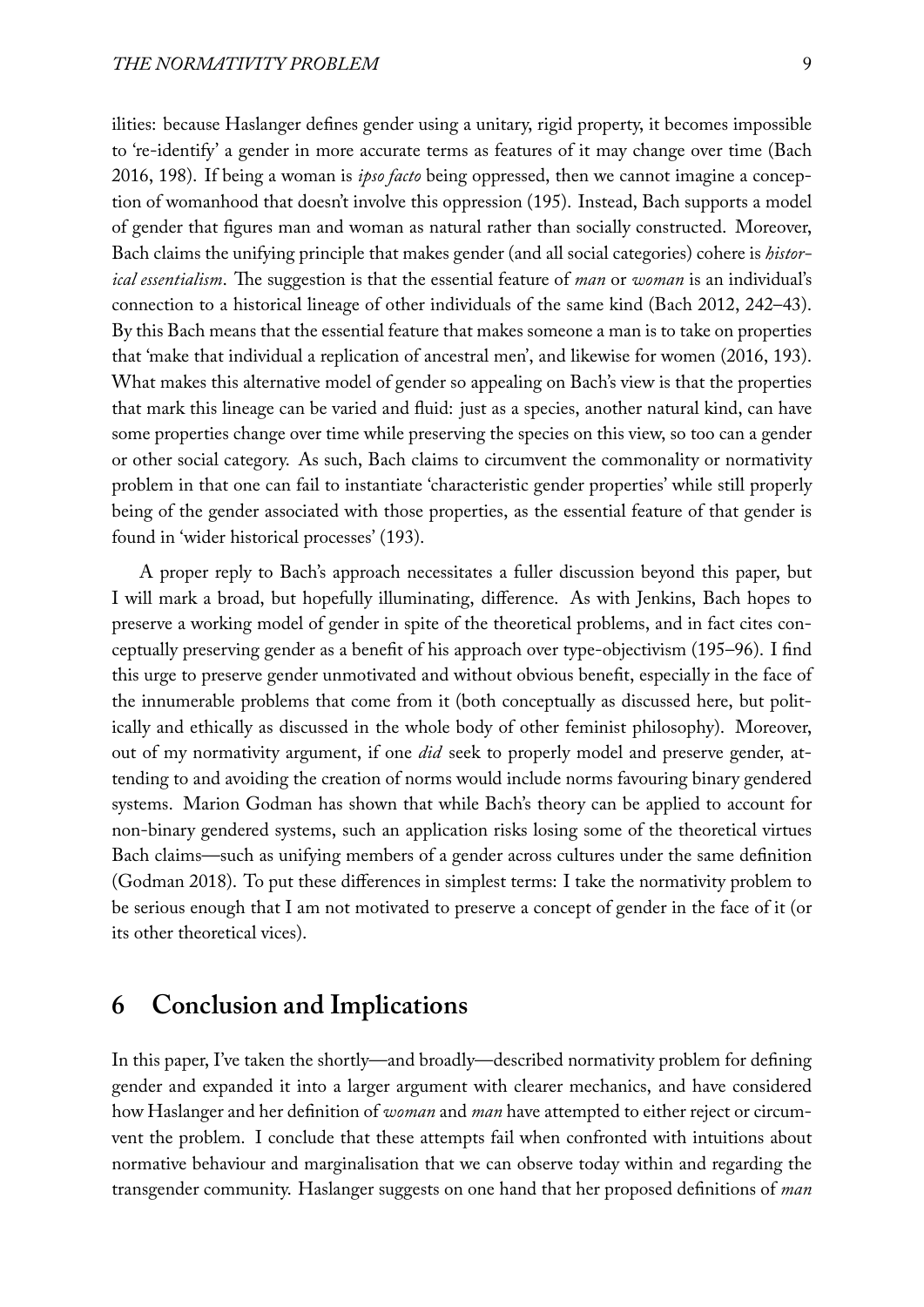and *woman* do not suggest the establishment of norms. However, I take her condition of passing as a particular gender to be enough of a norm to cause worry. And Haslanger asserts on the other hand that her analytic project and consequent definition are not and need not be concerned with marginalisation. However, given the goal around which her project is oriented, the ending of oppression and injustice, I maintain that her proposed definitions do still create normativity and marginalisation that create the injustice she seeks to end. And so, the normativity problem remains a problem.

How we move forward with modelling gender in response to this problem is a subject for further inquiry. If the normativity argument as I have reconstructed and defended it is right, then perhaps the natural conclusion is to do away with the project of defining gender. As I have argued for this strong version of the argument, I am inclined to accept such a conclusion. Conceptually, it seems, gender might run too high a risk of marginalising to properly define. This is a view that naturally lends itself to the yet-more ambitious stance of abolishing gender, doing away with it as an object in our social ontology entirely. But if the challenge is to create a model of gender that manages to circumvent the problems I've discussed (as Jenkins, Bach, and Godman attempt to do) then such alternative avenues of definition might be explored. But whether we are to abolish gender or find an innovative new model of it, we must reckon with the challenge of normativity and its capacity to marginalise.

### **References**

- Bach, Theodore. 2012. 'Gender Is a Natural Kind with a Historical Essence'. *Ethics* 122 (2): 231–72.
- . 2016. 'Social Categories Are Natural Kinds, Not Objective Types (and Why It Matters Politically)'. *Journal of Social Ontology* 2 (2): 177–201.
- Godman, Marion. 2018. 'Gender as a Historical Kind: A Tale of Two Genders?' *Biology and Philosophy* 33 (3–4): 21.
- Grant, Jaime M., Lisa A. Mottet, Justin Tanis, Jack Harrison, Jody L. Herman and Maria Keisling. 2011. 'Injustice at Every Turn: A Report of the National Transgender Discrimination Survey, Executive Summary'. *National Center for Transgender Equality and National Gay and Lesbian Task Force.* endtransdiscrimination.org/PDFs/NTDS\_Exec\_Summary. pdf.
- Haslanger, Sally. 2000. 'Gender and Race: (What) Are They? (What) Do We Want Them to Be?' *Noûs* 34 (1): 31–55.
- Jenkins, Katharine. 2016. 'Amelioration and Inclusion: Gender Identity and the Concept of Woman'. *Ethics* 126 (2): 394–421.